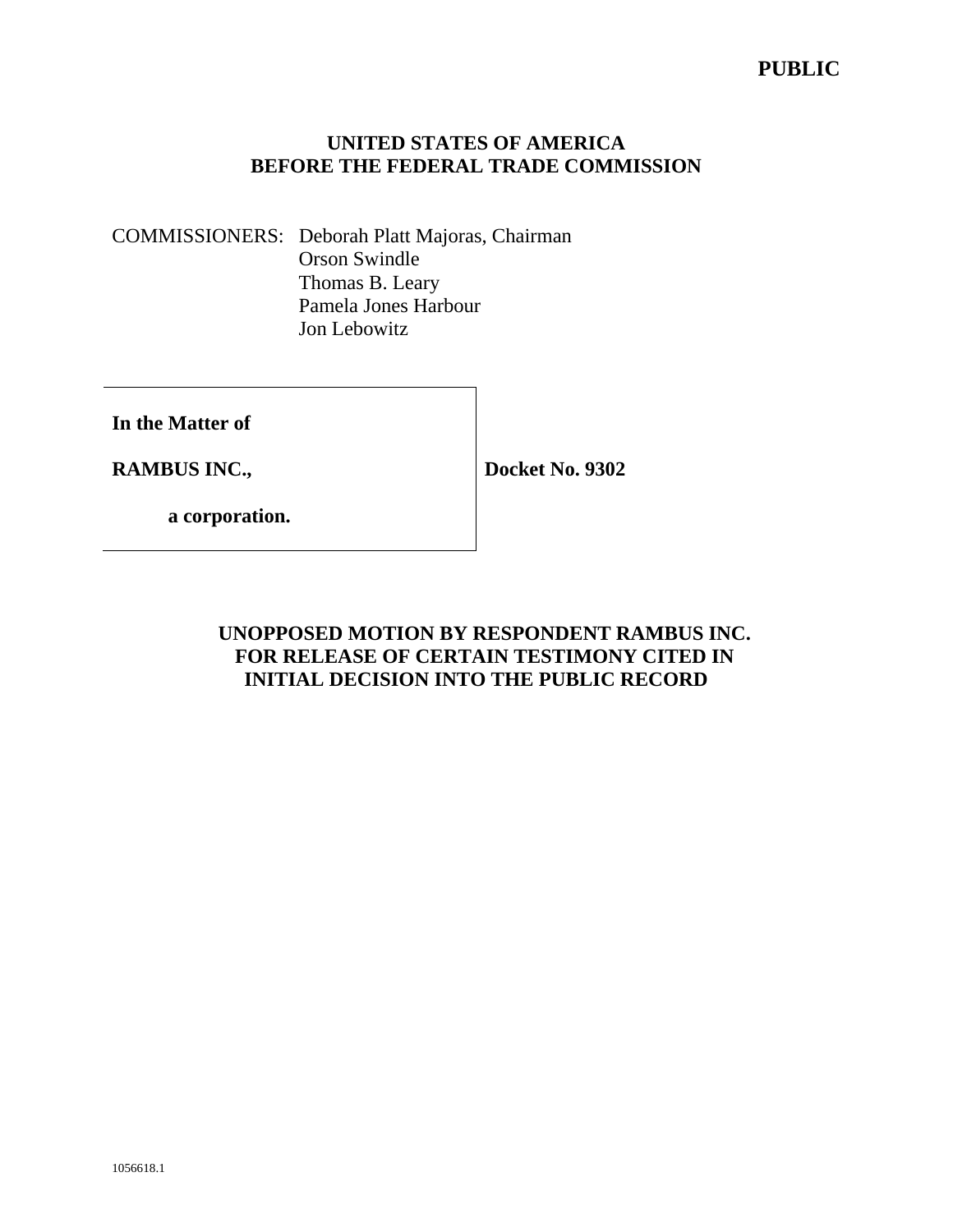Pursuant to 16 C.F.R. § 3.45, certain documents produced by third parties during discovery in this action were afforded *in camera* treatment by Chief Judge McGuire. At trial, testimony by certain witnesses was afforded *in camera* treatment when the exhibits in question were referenced. Some of that testimony was quoted by Judge McGuire in his Initial Decision in this matter, including a statement by an employee of Intel Corporation named Peter MacWilliams. *See* Initial Decision, ¶ 557.

Intel Corporation has agreed that the MacWilliams testimony quoted in paragraph 557 of the Initial Decision need not be afforded *in camera* treatment and may be released into the public record. *See* Stipulation By Non-Party Intel Corporation Authorizing Release of Certain Testimony Cited in Initial Decision into the Public Record, filed herewith. The testimony in question is attached to said Stipulation as exhibit A. The *in camera* status of other testimony by Mr. MacWilliams or of any documents afforded *in camera* treatment by Judge McGuire shall not be affected by this motion.

Complaint Counsel have stated that they do not oppose the relief sought by this motion.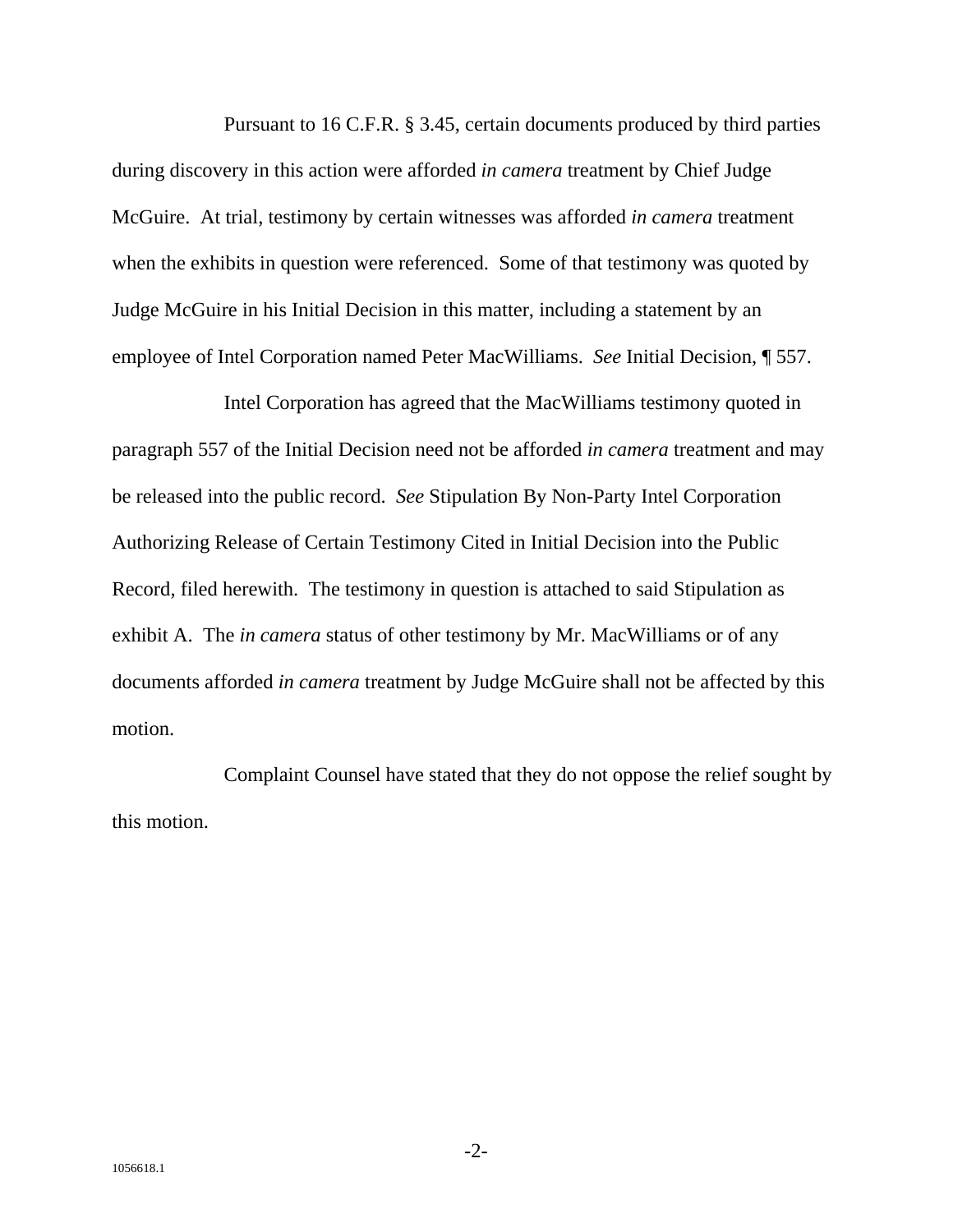Gregory P. Stone Steven M. Perry Peter A. Detre MUNGER, TOLLES & OLSON LLP 355 South Grand Avenue, 35th Floor Los Angeles, California 90071-1560 (213) 683-9100

\_\_\_\_\_\_\_\_\_\_\_\_\_\_\_\_\_\_\_\_\_\_\_\_\_\_\_\_\_\_\_

A. Douglas Melamed Kenneth A. Bamberger WILMER CUTLER PICKERING HALE AND DORR LLP 2445 M Street, N.W. Washington, D.C. 20037 (202) 663-6000

John M. Guaragna DLA PIPER RUDNICK GRAY CARY 1221 S. MoPac Expressway, Suite 400 Austin, Texas 78746 (512) 457-7125

Attorneys for Respondent Rambus Inc.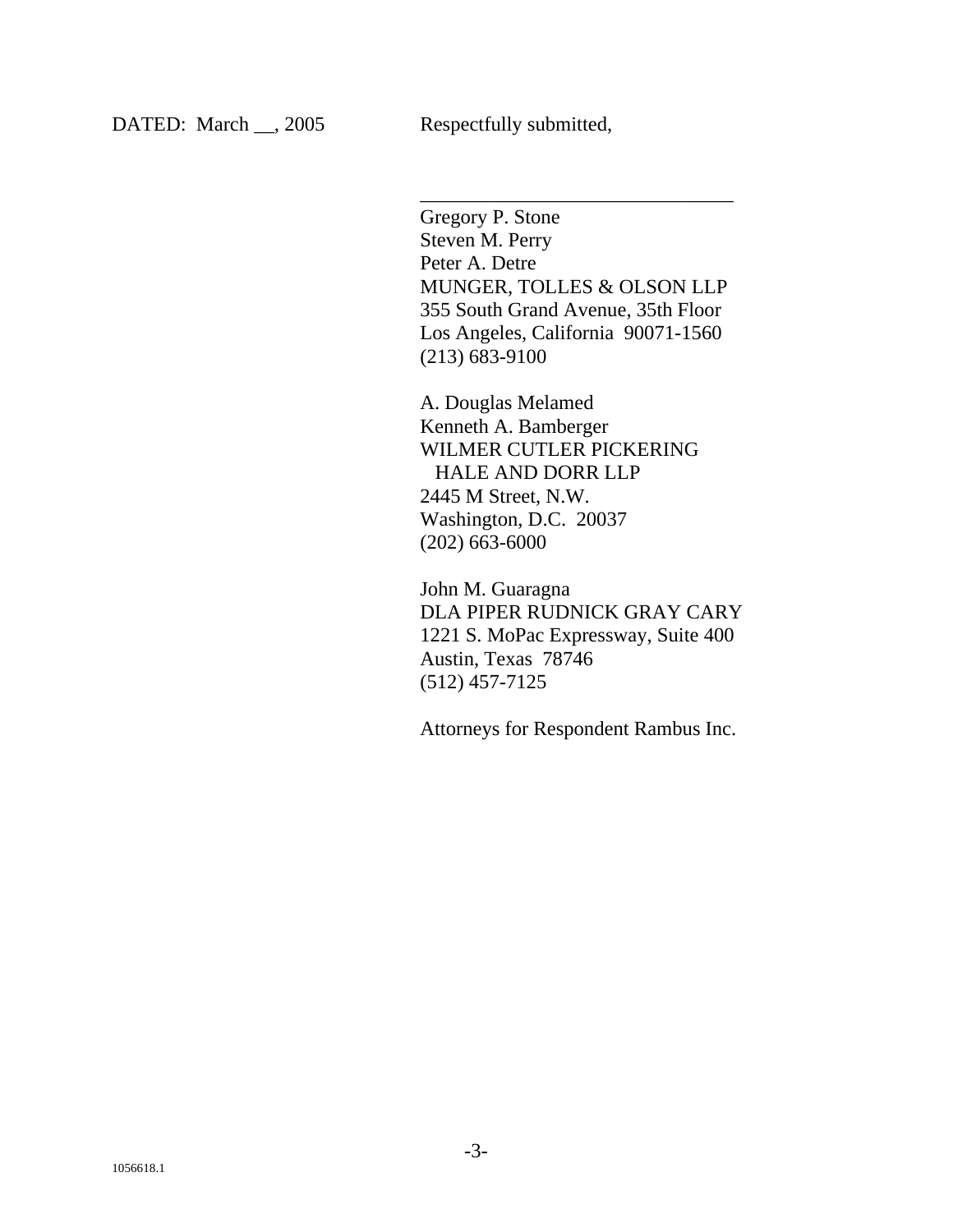**In the Matter of** 

**RAMBUS INC.,** 

**Docket No. 9302** 

 **a corporation.**

# **(PROPOSED) ORDER RELEASING**

# **CERTAIN TESTIMONY CITED IN INITIAL DECISION**

# **INTO THE PUBLIC RECORD**

For good cause shown, it is hereby ORDERED that the entirety of paragraph 557

of the Initial Decision in this case, containing testimony by a trial witness named Peter

MacWilliams, shall be and hereby is released into the public record.

l

By the Commission.

 Donald S. Clark Secretary

Issued: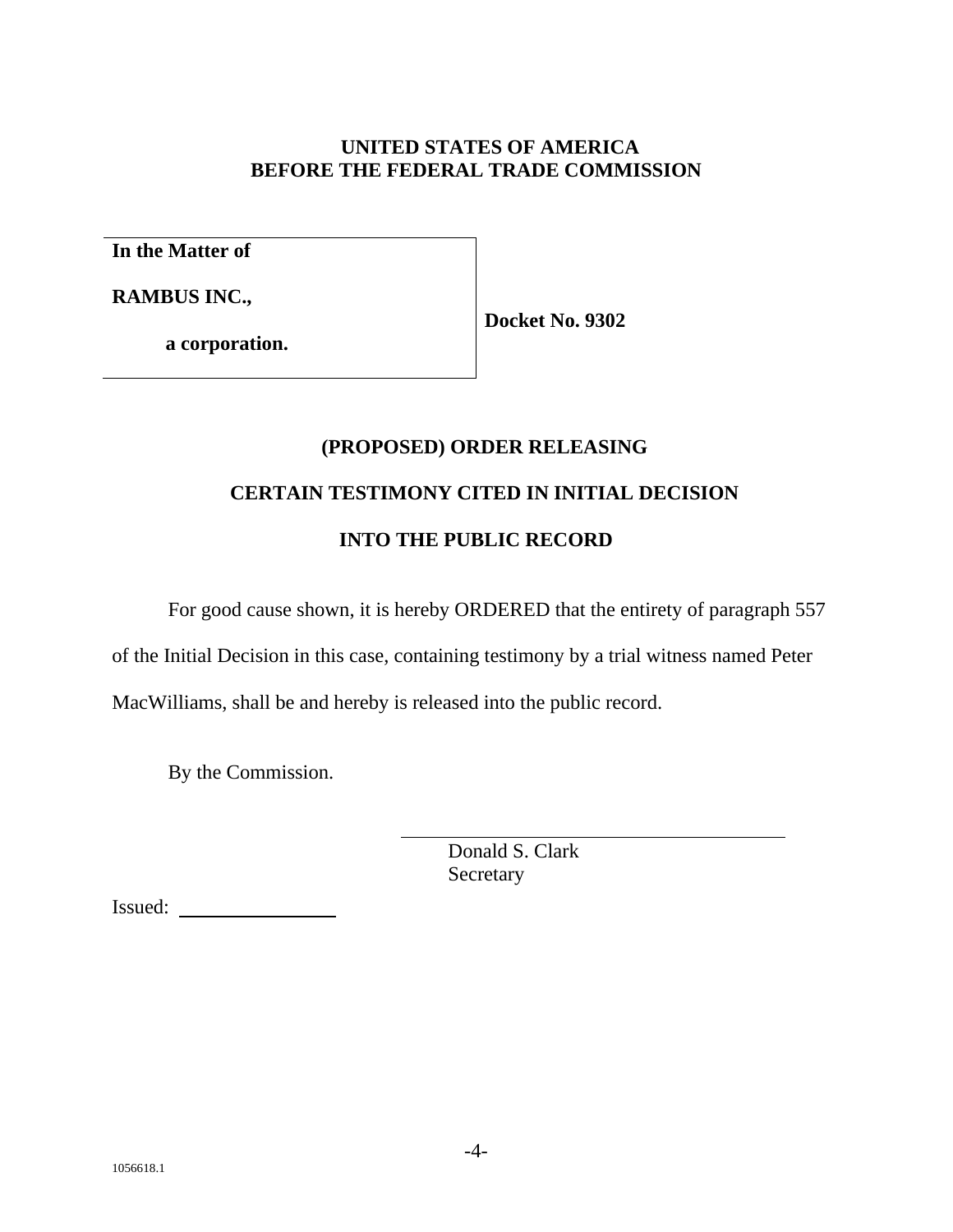In the Matter of

 $\overline{a}$ 

RAMBUS INCORPORATED, a corporation. )

 $\overline{\phantom{a}}$ 

) Docket No. 9302

#### **CERTIFICATE OF SERVICE**

 I, Kenneth A. Bamberger, hereby certify that on March 21, 2005, I caused true and correct copies of the *Unopposed Motion by Respondent Rambus Inc. For Release of Certain Testimony Cited in Initial Decision into the Public Record*, and a *(Proposed) Order Releasing Certain Testimony Cited in Initial Decision into the Public Record*, to be served on the following persons by hand delivery:

Hon. Stephen J. McGuire Geoffrey Oliver, Esq. Chief Administrative Law Judge Assistant Director Federal Trade Commission Bureau of Competition Room H-112 Federal Trade Commission 600 Pennsylvania Avenue, N.W. 601 New Jersey Avenue, N.W. Washington, D.C. 20580 Washington, D.C. 20001

Donald S. Clark, Secretary Malcolm L. Catt, Esq. Federal Trade Commission Attorney Room H-159 Federal Trade Commission 600 Pennsylvania Avenue, N.W. 601 New Jersey Avenue, N.W. Washington, D.C. 20580 Washington, D.C. 20001

Kenneth A. Bamberger